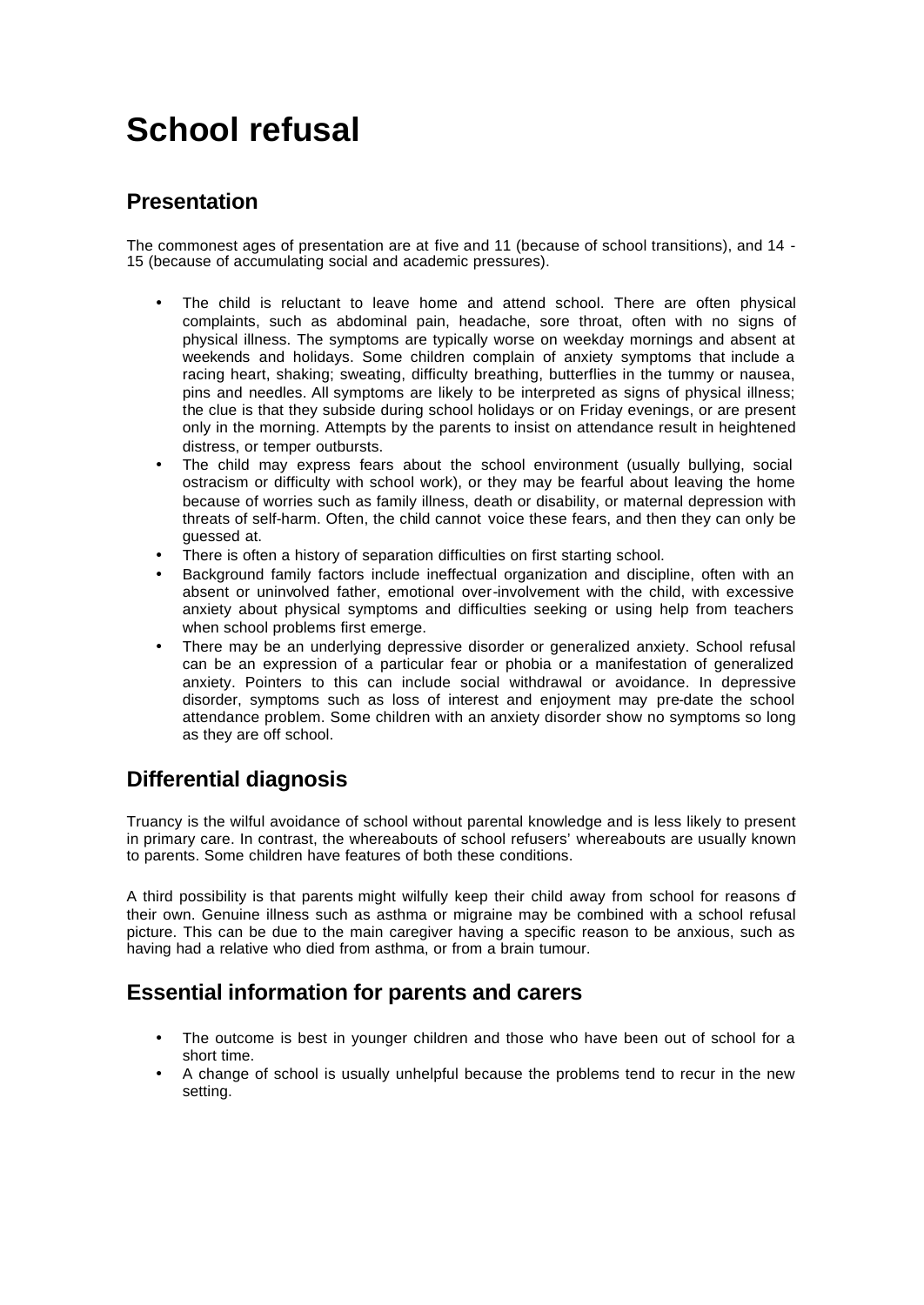- Parents need to work together and agree a firm and consistent approach to their child's difficulties.
- It is crucially important for there to be good communication with the school

### **General management and advice to parents and carers**

- Provide a rapid consultation b exclude physical illness and give reassurance about fitness for school.
- Explore with the child and parents the source of the child's anxieties about attending school/leaving home, and deal with these as far as possible.
- Exclude an underlying depression that might need treatment or referral.

The following steps will enable many children to return to school successfully:

- Establish parental agreement for the goal of the child's return to school.
- Encourage the parents to make close links with a key member of the school staff, to work out and support school return plans and deal with issues such as bullying or academic difficulties.
- The child's return to school may need to be in small steps with consolidation of success at each stage.
- The plans usually involve parents taking the child to school until confidence is restored, and the father's involvement in this is often crucial to success.
- Encourage parents to take a firm and consistent line over keeping to the school return plans. There may be an upsurge of distress from their child to start with, which needs to be managed calmly, and praise given when the child succeeds.
- Once the child is back in school, they may experience a recurrence of some anxiety about returning to school after holidays or illnesses. Prompt action is needed to ensure the attendance problem does not recur.

#### **Medication**

- In general, school refusal should be managed without medication.
- A depressive disorder might require antidepressants.
- Co-existent physical illness such as migraine may require its own dietary or pharmacological treatment.

## **Liaison and referral**

- If parents feel the child is too ill to attend school, and will not accept the reassurance of the primary care team, referral to a paediatrician for reassurance can be helpful.
- Referral to the Educational Social Worker (Educational Welfare Officer) will be needed for children with persistent school attendance problems. It is their role to link with the school and other sources of help as necessary. Sometimes parents are threatened with court proceedings; an early approach by the parent to this service can make this less likely.
- Parents can ask the school to refer their child to an educational psychologist or special needs teacher within the school to look for possible undetected academic difficulties.
- The local Child and Adolescent Mental Health Services (CAMHS) might be needed to assess the child's level of depression or anxiety, or to help parents establish authority and control.
- In some areas, a local tutorial unit may provide a valuable halfway house between school and the social isolation of staying at home that is more acceptable to the young person than returning to a large school.